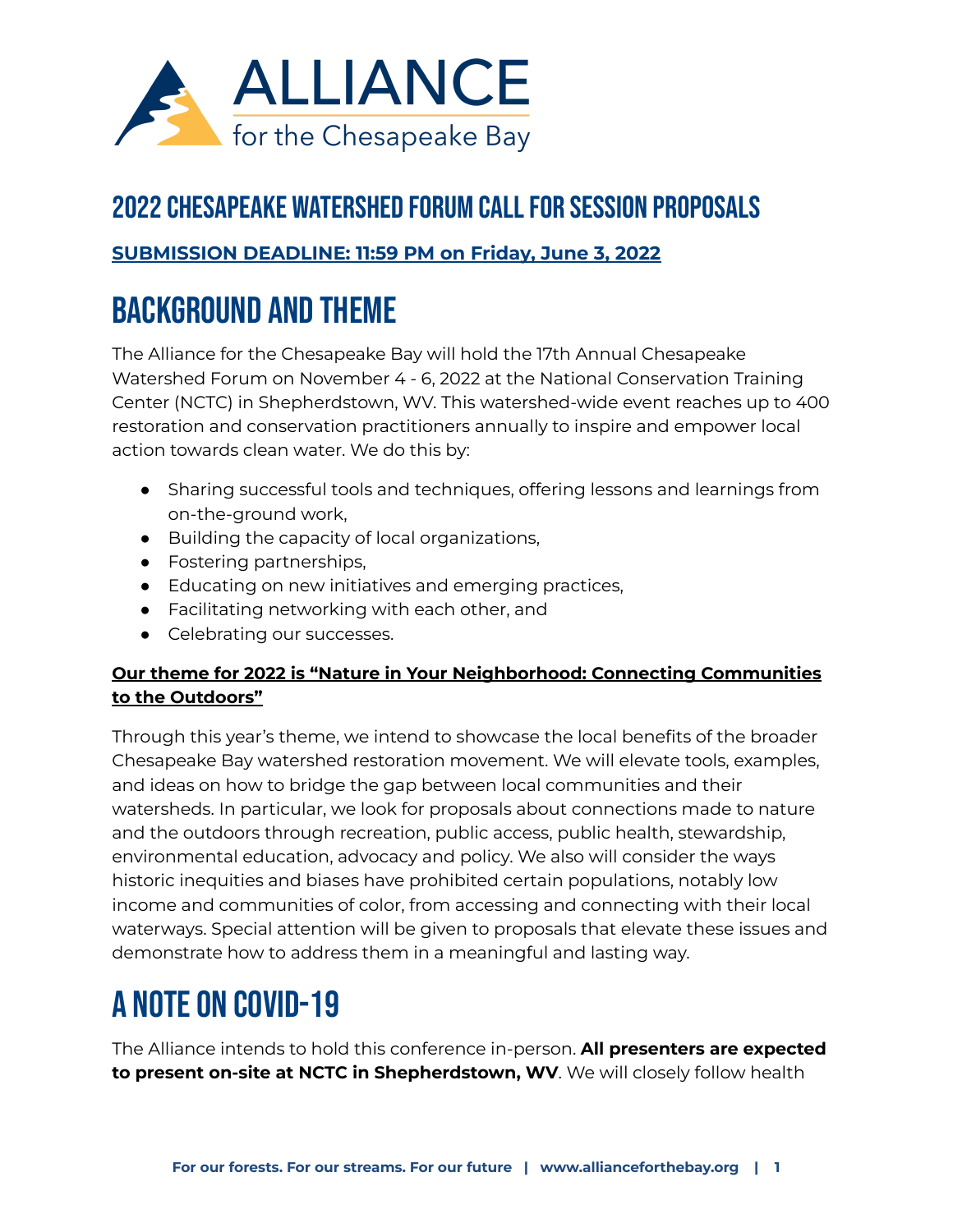

and safety protocols as set by the Alliance and our host facility. Based on current guidance, requirements may include:

- Proof of full vaccination and booster to attend in-person.
- Reduced occupancy to promote physical distancing in the classrooms, lodging, and dining hall.
- Staggered meal times, single-use and pre-packaged snacks and utensils, napkins, cups, and disposable dishware.
- Depending on Community [Transmission](https://www.cdc.gov/coronavirus/2019-ncov/science/community-levels.html) levels in Jefferson County, WV, optional or mandatory mask wearing while indoors.

Our priority is to host a safe and enjoyable Forum. The Alliance may elect at any time to transition this year's Forum to virtual. In that case, we expect presenters to make requested changes in their sessions to accommodate the virtual format. These accommodations may include shortened session length, pre-recording some sessions, or delaying/canceling any sessions that are ill-suited for the virtual format.

## Forum Session Guidelines

### **Proposal Evaluation:**

- We will evaluate each proposal using the rubric provided at the end of this document. A maximum possible score is 30 points for 90 and 180 minute sessions, 25 points for 60 minute sessions.
- We aim to serve our entire Forum audience by offering balanced content tailored to three different knowledge/experience levels:
	- o Introductory or Early Career: 100 college course level or less than 5 year professional experience;
	- o Intermediate or Mid-Career: 200 400 college course level or 5+ years professional experience; or
	- Advanced or Late Career: Graduate level or 10+ years professional experience.

Please select the knowledge/experience level that best reflects your target audience when submitting your proposal. If you feel strongly that your session transcends a specific experience level, you may submit your proposal without selecting one.

● More than one session proposal may be submitted, but each proposal must be submitted separately.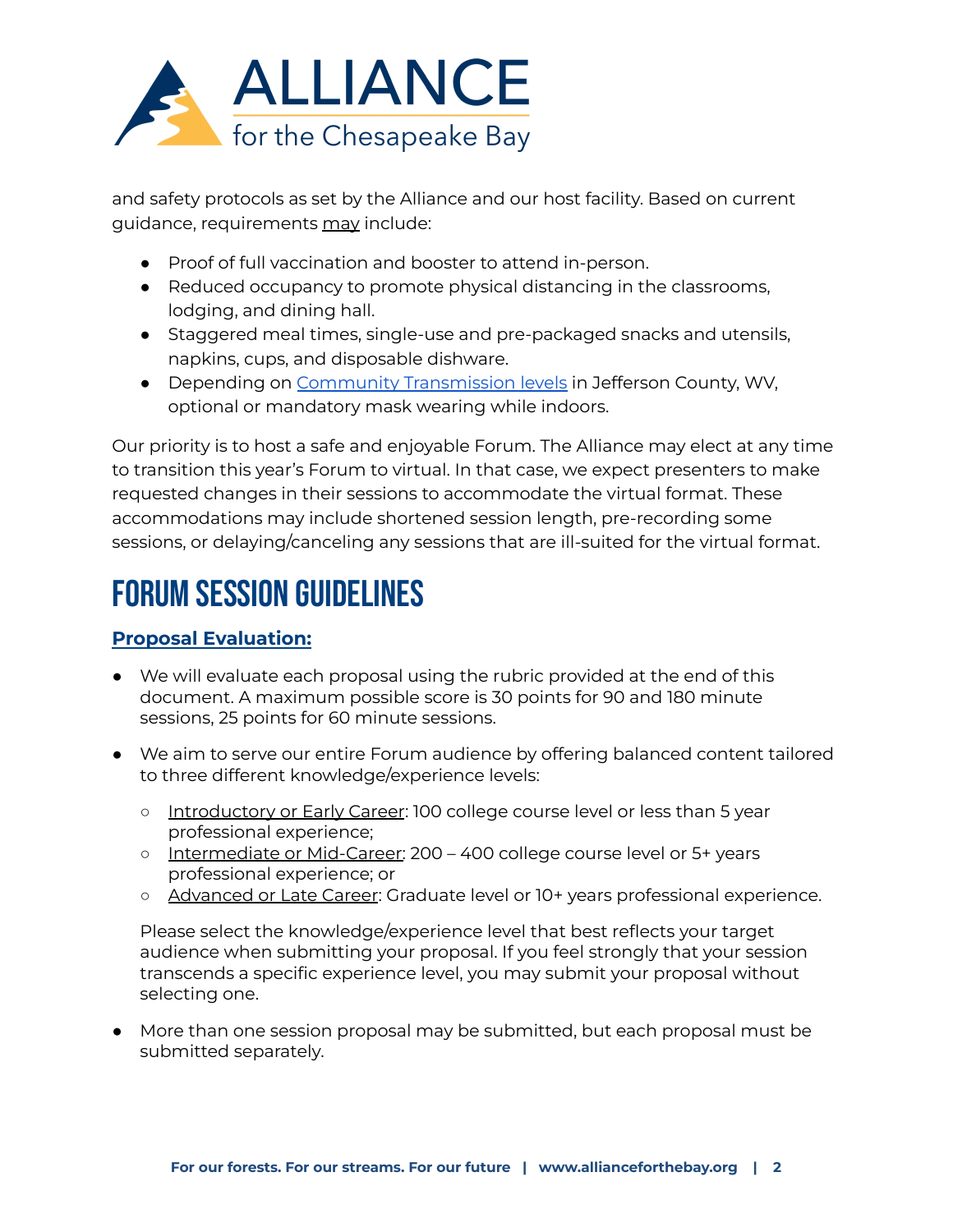

#### **Presenter Expectations:**

- One presenter per session will receive free registration to the conference for the day they are presenting. All other presenters must pay their own registration or may apply for a scholarship.
- Speakers are expected to attend a webinar on giving effective and meaningful presentations in September 2022. In the two weeks leading up to the Forum, they must also participate in a virtual run-through of their session with facilitators in preparation for the event.

#### **Specific Guidelines Related to Session Length:**

- Sessions are scheduled for 60 minutes, 90 minutes or 180 minutes.
	- **60 minute sessions** spotlight a case study or introduce new, innovative, and/or hot topics.
		- No more than two presenters per 60 minute session will be accepted.
		- 60 minute sessions will not be graded by the participant engagement criteria in the rubric.
	- **90 minute sessions** are in-depth presentations that facilitate discussion and application to activities and organizations at the local level. Panel presentations are discouraged.
		- We strongly encourage no more than three presenters per 90 minute session. Lodging at NCTC is limited, and we do not guarantee presenters will be housed on site. The more presenters in your session, the more likely some will be housed off-site during the Forum.
		- Panel presentations are discouraged.
	- **180 minute sessions** are an opportunity to lead a deeper discussion into a topic of choice about which the presenter(s) have special experience, knowledge, or expertise. 180 minute sessions are well-suited for workshops or field trips.
		- The 180 minute sessions must be held on Saturday, November 5.
		- The 180 minute sessions may occur on or off the NCTC campus. Classroom space, computer labs, and an extensive paved and unpaved trail system are available on the NCTC campus to incorporate into your session. If off campus, travel should be included in the 180 minutes.
		- Please be specific in your proposal about any expected costs (e.g., materials, entrance fees, bus rentals, boat rentals, etc.). The Alliance will work with you to either cover all of the costs associated with your activity or to build in an additional fee for participants to cover remaining expenses.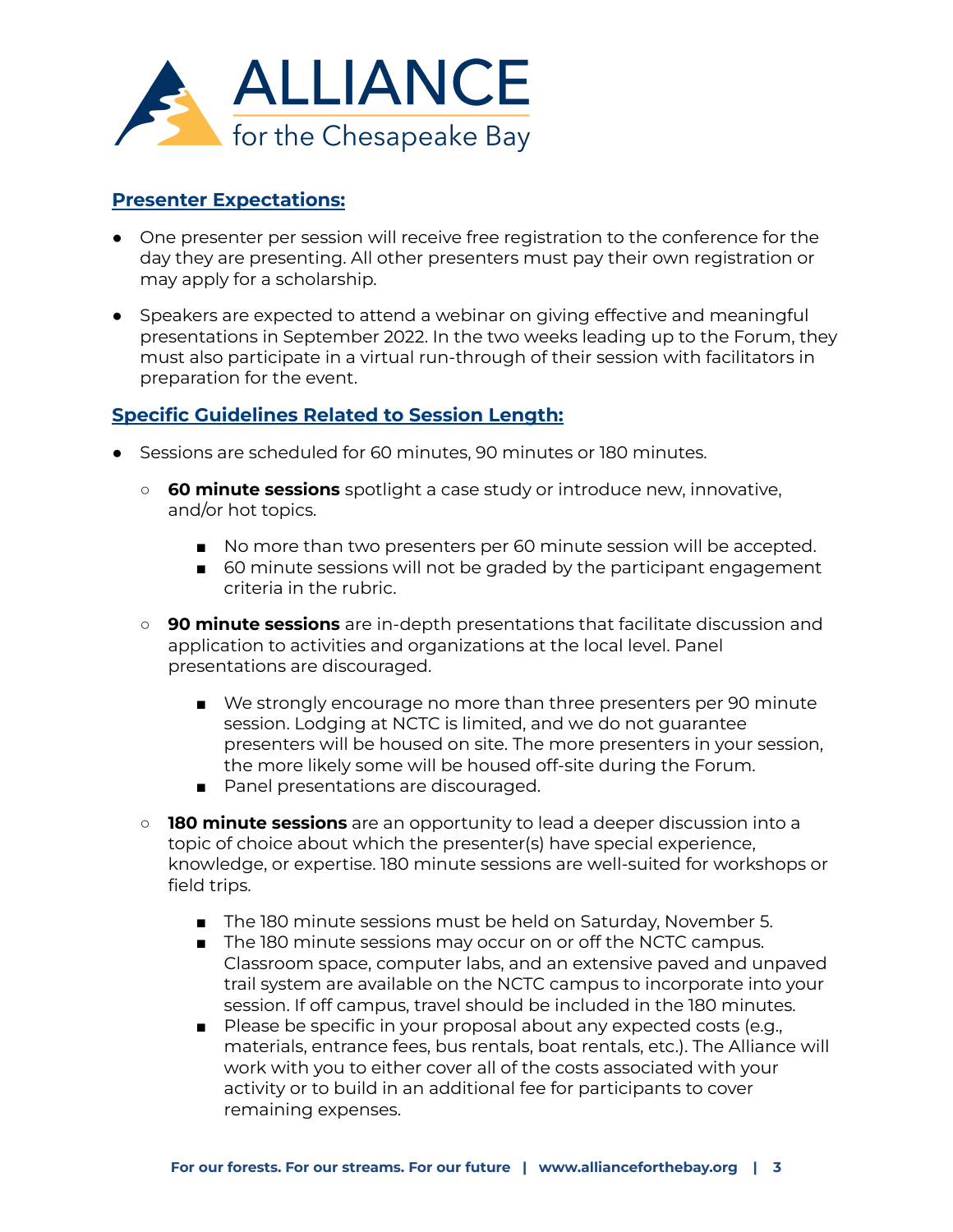

■ Please consider if your session is accessible to people of all abilities and specify in the proposal if there will be any restrictions or limitations (e.g., farm tour requires walking on rough terrain).

## **SESSION TOPICS TO CONSIDER**

The following list includes priority topics for sessions under the key focal areas of the Forum. We also encourage unrelated submissions, especially if the topic is theme-related and creative. However, proposals that relate to the priority topics identified below by the Forum Planning Committee likely will receive a higher ranking than others (see evaluation rubric).

| <b>Focal Area</b>                   | <b>Priority Topics</b>                                                                                                                                               |                                                                                                                                                                                                  |  |  |  |
|-------------------------------------|----------------------------------------------------------------------------------------------------------------------------------------------------------------------|--------------------------------------------------------------------------------------------------------------------------------------------------------------------------------------------------|--|--|--|
| Restoration                         | · Agriculture<br>(rural/urban/suburban)<br>· Riparian forest buffers<br>• Urban tree canopy<br>• Emerging green technologies<br>· Permaculture<br>• Forest gardening | · Soil health and climate<br>• Practice maintenance<br>• Wetlands<br>• Green stormwater infrastructure<br>• New Best Management Practices<br>• Conservation landscaping/design<br>• Green energy |  |  |  |
| Conservation                        | • Forest and urban woodland<br>management<br>• Policies and laws<br>• Climate resiliency<br>• Landscape-scale                                                        | • Wildlife research/identification<br>• Chesapeake Bay 101<br>· Native plants<br>research/identification                                                                                         |  |  |  |
| Diversity, Equity,<br>and Inclusion | • Engaging diverse<br>communities<br>· Workforce development<br>• Environmental justice                                                                              | • Traditional ecological knowledge<br>• Policy change/advocacy<br>· Collective Impact<br>• Trauma-informed care                                                                                  |  |  |  |
| Education and<br>Engagement         | • Art and the Environment<br>· Behavior change<br>• Organizing grassroots<br>campaigns<br>• Water quality monitoring                                                 | • Engaging rural landowners OR<br>absentee landowners OR<br>non-traditional audiences<br>• Youth engagement<br>• Ecotherapy                                                                      |  |  |  |
| Organizational<br>Development       | • Diversifying funding<br>• Fundraising<br>• Introductory grant writing<br>• Large event planning                                                                    | • Navigating multi-generational<br>workspaces<br>· Volunteer management                                                                                                                          |  |  |  |
| Personal<br>Development             | • Advanced leadership training<br>· Volunteer skill development<br>· Self-care                                                                                       | • Young professional skill<br>development                                                                                                                                                        |  |  |  |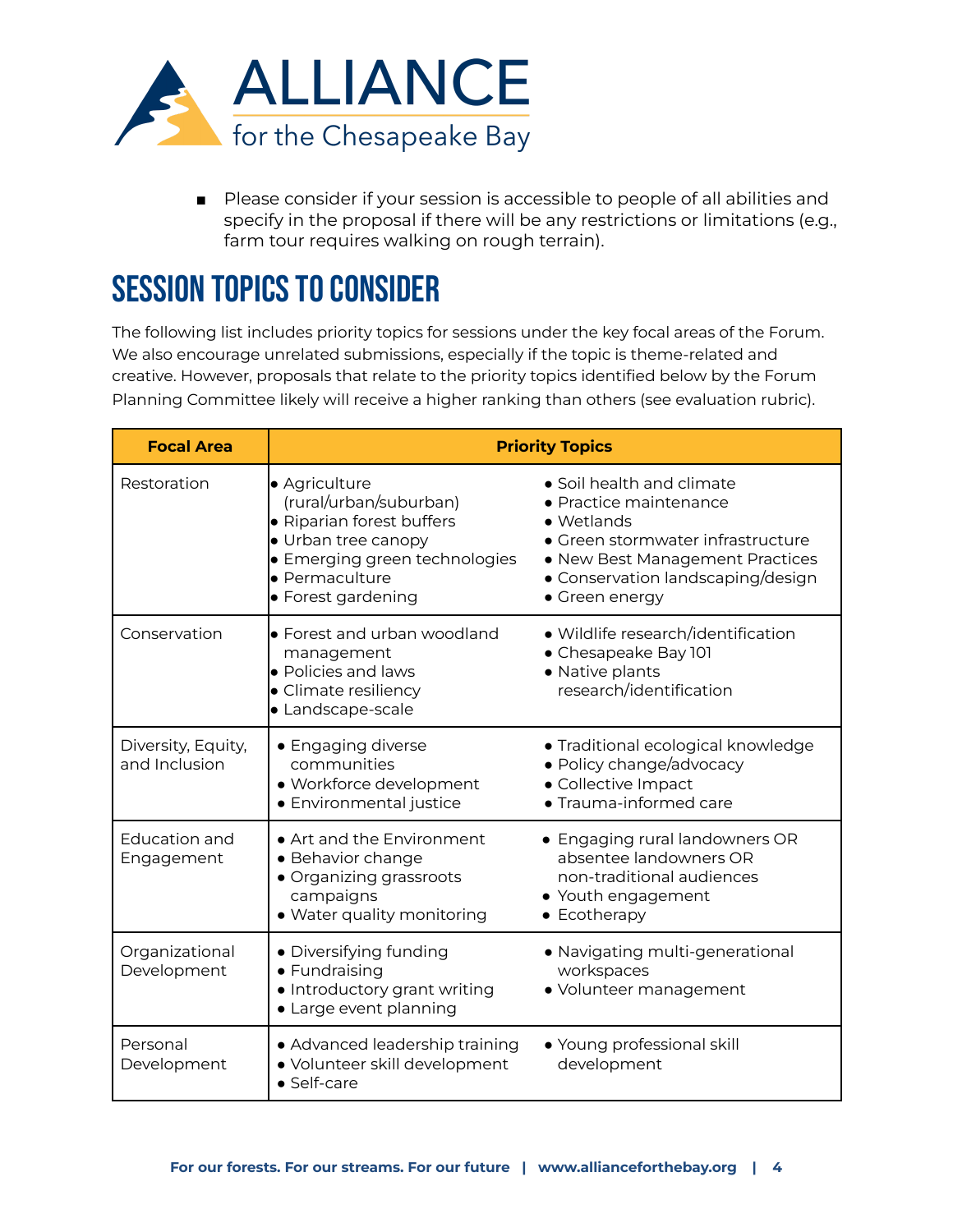

- Communications | Basic graphic design
	- Data interpretation
- Media engagement
- Social media and marketing for small nonprofits

## ONLINE PROPOSAL SUBMISSION GUIDELINES

### **Each proposal must include/answer the following:**

- Title of proposed session (6 words or less).
- Under which focal area (see page 3) does your session fall? Which topic will your session focus on?
- A short summary/abstract (100 words or less).
- Describe your target audience, their knowledge and experience level.
- List the practical lessons and/or skills your target audience will take away from this session. Please be specific as to why these are practical lessons and/or skills best suited for the target audience's knowledge/skill level. Are these lessons and/or skills relevant and transferable across sectors? If so, how?
- 90 and 180 minute sessions only: How will you engage participants in your session? Do you intend to share your content beyond the traditional lecture format? If so, how?
- How does your session relate to the theme?
- Does your session address diversity, equity, inclusion, and justice issues in the environmental sector? If so, how?
- Does your presentation include diverse voices? If so, how? Including, but is not limited to, underrepresented communities, unique partnerships, farming/agriculture sector, community groups, etc.
- Is this a 60, 90 or 180 minute session?
- 180 minute sessions only: logistics of session that must include length, maximum number of attendees, cost, accessibility, and any specific equipment/clothing the participants should bring.
- Biography for each presenter (100 words or less).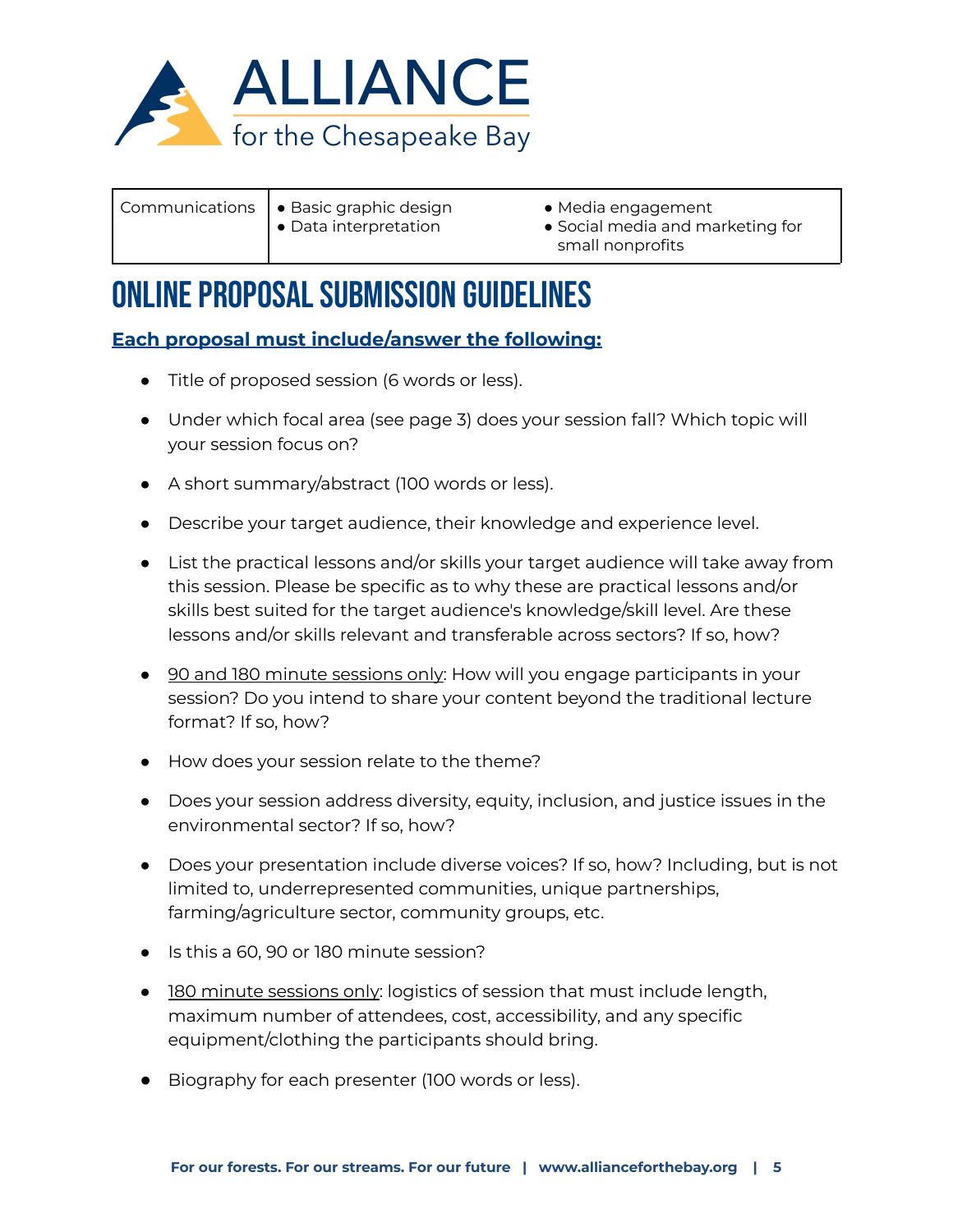

● Have you presented at the Forum before? If so, how many times?

#### **Where do I go to submit my session proposal?**

[Click](https://fs28.formsite.com/bayalliance/hjmoswsput/index.html) here to submit your proposal. Please plan to prepare your proposal ahead of submitting your session via the online portal.

For further information or questions about the guidelines, please contact Jenny McGarvey at [jmcgarvey@allianceforthebay.org](mailto:jmcgarvey@allianceforthebay.org) or (804) 977-1657.